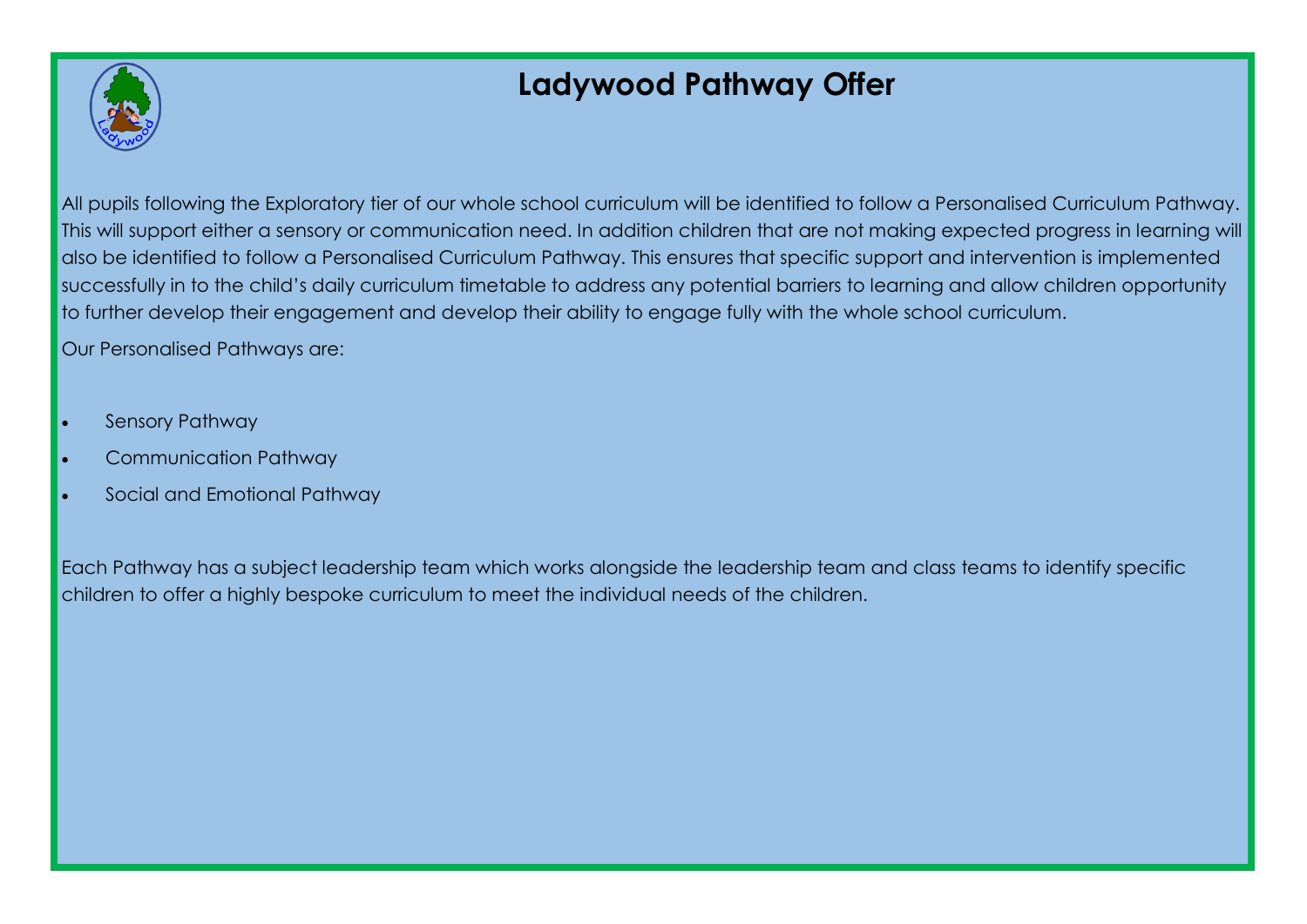

#### **Pathway Intent:**

Pupils following the Sensory Pathway will develop essential skills to engage to the best of their ability within school and wider community. Children will be supported to explore a range of strategies to regulate their identified sensory need and implement them in to their daily curriculum, to ensure that they are ready to learn.

#### **Pathway Implementation:**

The Sensory Pathway team work in collaboration with a range of the school community and outside agencies to provide bespoke programmes for pupils who require additional support to access the curriculum and develop learning behaviours, due to their sensory needs. These packages are tailored through use of the sensory checklist to identify specific areas of primary and secondary needs. We ensure that our offer involves advice from professionals from external agencies such as Manchester Occupational Therapy team and continued CPD, to ensure that we are able to support the child wholly purposefully.

#### **Pathway Toolkit:**

Some examples of specific support and intervention is:

Sensory Circuits , Movement plan to focus on movement development skills, Sensory checklist, TheraBand activities, Deep pressure work, Massage techniques (including Tac pac), Use of sensory ladder of arousal when appropriate. Sensory Spider, Attention Autism, Fine and Gross motor work (dough disco, Write dance, Squiggle while you wiggle), Use of Equipment (Ball chairs, seat cushions, exercise balls, peanuts), Appropriate weighted work. Movement breaks, Quiet working opportunities/ Break symbol on request. This list is not exhaustive, as all programmes are fully personalised.

#### **Pathway Impact:**

Pupils will develop appropriate learning behaviours to allow them to access the curriculum appropriately. Pupils will develop ability to recognise their own sensory needs and be provided with their own toolkit to access at Ladywood and support them throughout their futures.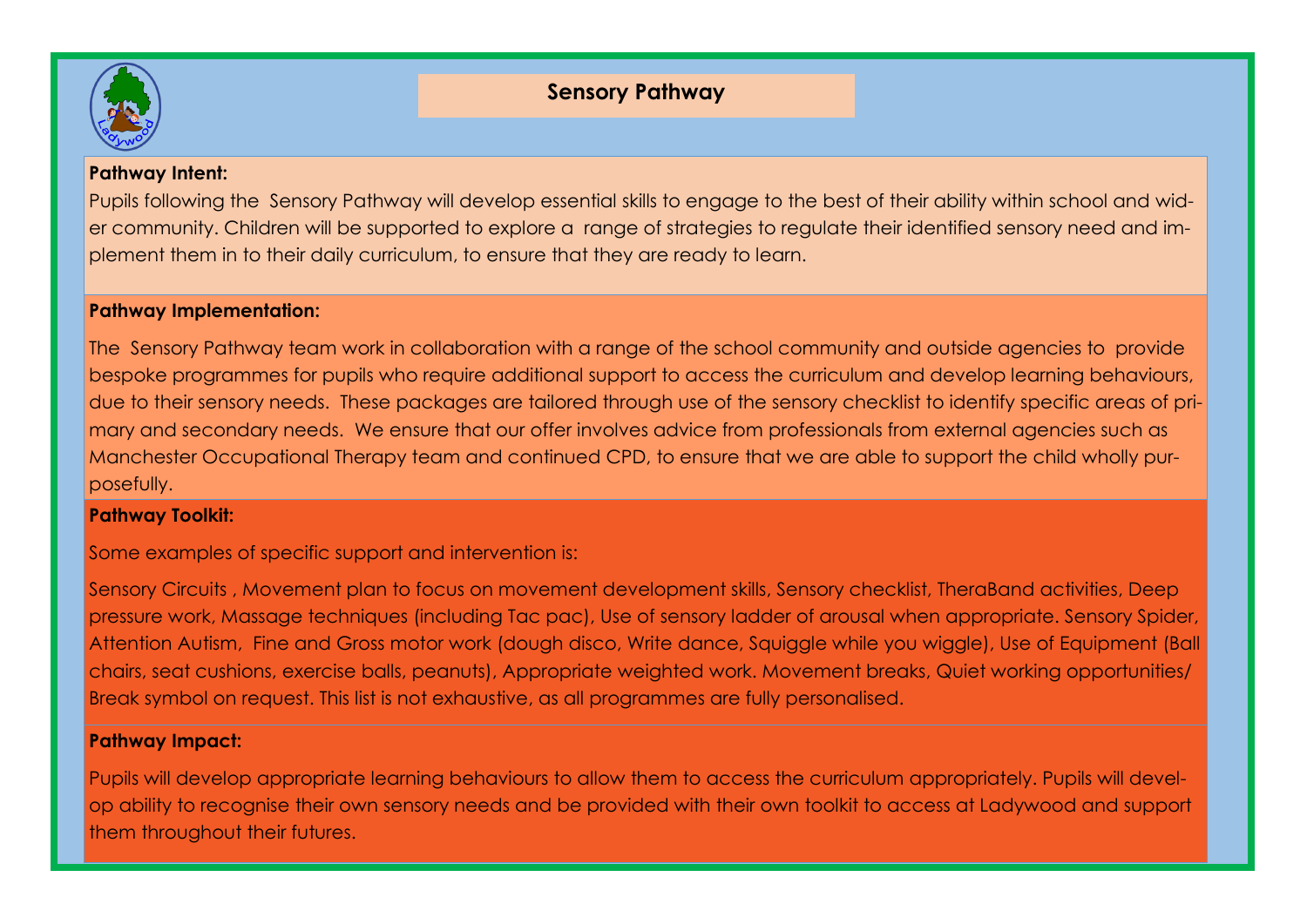

# **Communication Pathway**

#### **Pathway Intent:**

Pupils following the Communication Pathway will be supported to develop their social, interaction and communication skills in order to communicate to the very best of their ability. At Ladywood we fully believe that if a child is unable to communicate, then they are unable to learn and therefore developing communication is at the core of everything that we do.

Children will be given essential skills to develop pupil voice, ensuring that they can express their opinion and express their wants and needs, in a purposeful and meaningful way, within a communication rich environment.

#### **Pathway Implementation:**

In addition, to our Communication rich curriculum offer, the Communication Pathway team work in collaboration with class based staff to provide bespoke programmes for specific pupils who require further support to access the curriculum. Individualised packages are planned, prepared and delivered by class teams with support from the pathway to help pupils develop their communication skills in order to fully access all learning opportunities. We ensure the communication pathway offer involves working with professionals from external agencies such as Speech and Language Therapists to ensure that a high quality and purposeful offer is provided for each child.

#### **Pathway Toolkit:**

Some examples of specific support and intervention is:

Intensive Interaction, Attention Autism, Tac-Pac, barrier games, Augmentative and Alternative Communication, individualised visual supports (first and then, visual timetables etc), social stories, colourful semantics, low stimulus environment, Speech and Language Therapy support. This list is not exhaustive, as all programmes are fully personalised.

#### **Pathway Impact**

Pupils will be able to use their communication skills in a purposeful and meaningful way, with ability to express their knowledge and opinions both at school and beyond.